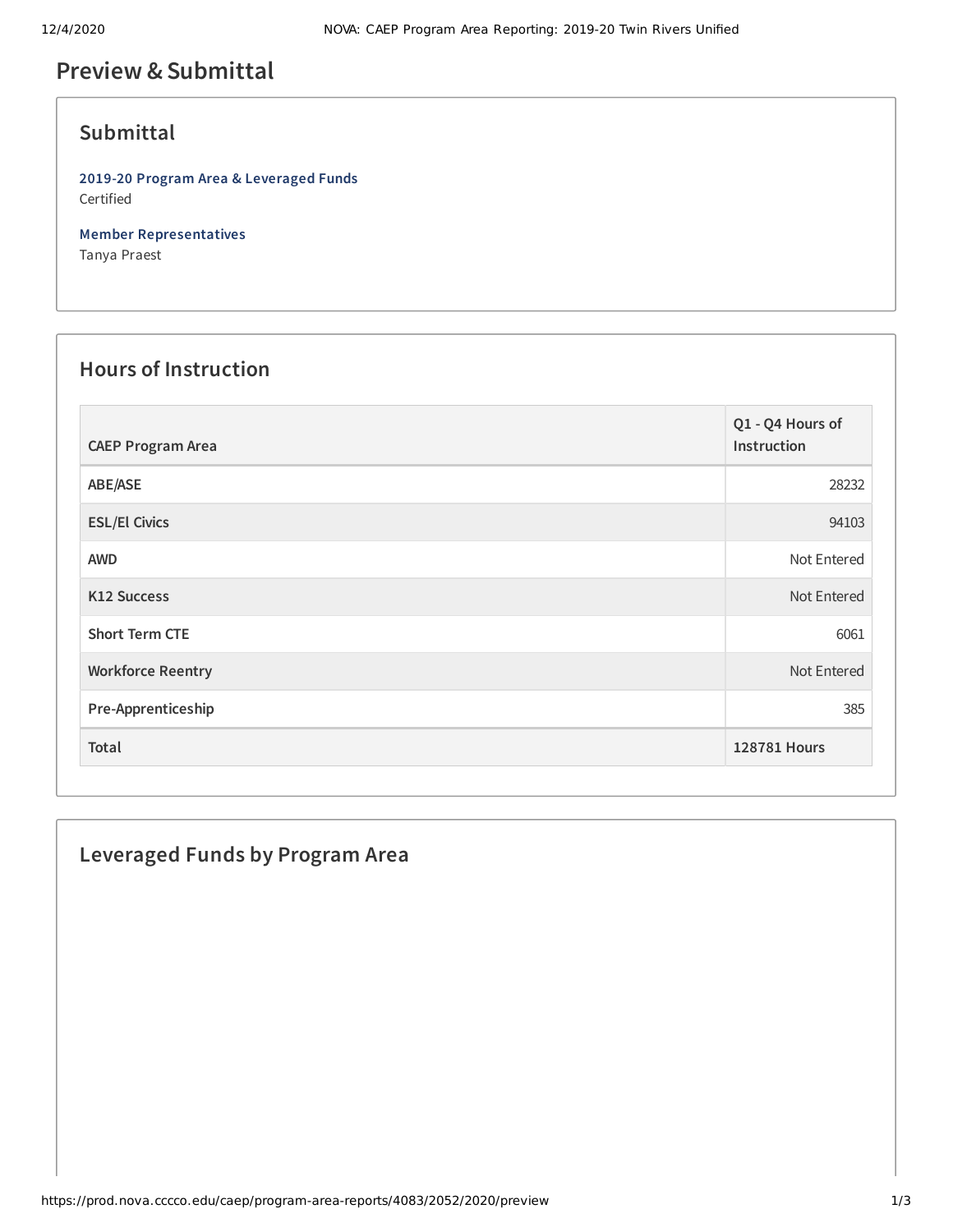12/4/2020 NOVA: CAEP Program Area Reporting: 2019-20 Twin Rivers Unified

| Fund                                            | <b>ABE/ASE</b>        | ESL/El<br><b>Civics</b> | <b>AWD</b>            | K12<br><b>Success</b> | <b>Short</b><br><b>Term CTE</b> | Workforce<br>Reentry  | Pre-<br>Apprenticeship | <b>Totals</b> |
|-------------------------------------------------|-----------------------|-------------------------|-----------------------|-----------------------|---------------------------------|-----------------------|------------------------|---------------|
| California Adult<br><b>Education</b><br>Program | \$649,361             | \$1,947,961             | <b>Not</b><br>Entered | <b>Not</b><br>Entered | \$102,426                       | Not<br>Entered        | \$21,728               | \$2,721,476   |
| <b>CalWORKs</b>                                 | \$15,933              | \$154,799               | Not<br>Entered        | <b>Not</b><br>Entered | \$4,703                         | Not<br>Entered        | \$34                   | \$175,469     |
| <b>NonCredit</b>                                | Not<br>Entered        | Not Entered             | Not<br>Entered        | <b>Not</b><br>Entered | Not<br>Entered                  | <b>Not</b><br>Entered | Not Entered            | \$0           |
| <b>Perkins</b>                                  | <b>Not</b><br>Entered | Not Entered             | <b>Not</b><br>Entered | <b>Not</b><br>Entered | Not<br>Entered                  | <b>Not</b><br>Entered | Not Entered            | \$0           |
| <b>LCFF</b>                                     | Not<br>Entered        | Not Entered             | Not<br>Entered        | Not<br>Entered        | Not<br>Entered                  | Not<br>Entered        | Not Entered            | \$0           |
| Fees                                            | <b>Not</b><br>Entered | Not Entered             | <b>Not</b><br>Entered | <b>Not</b><br>Entered | <b>Not</b><br>Entered           | <b>Not</b><br>Entered | Not Entered            | \$0           |
| K12 Adult Ed<br><b>Jail Funds</b>               | <b>Not</b><br>Entered | Not Entered             | <b>Not</b><br>Entered | <b>Not</b><br>Entered | Not<br>Entered                  | <b>Not</b><br>Entered | Not Entered            | \$0           |
| <b>WIOA II</b>                                  | \$26,670              | \$96,740                | Not<br>Entered        | <b>Not</b><br>Entered | <b>Not</b><br>Entered           | <b>Not</b><br>Entered | Not Entered            | \$123,410     |
| Contracted<br><b>Services</b>                   | Not<br>Entered        | Not Entered             | Not<br>Entered        | Not<br>Entered        | Not<br>Entered                  | Not<br>Entered        | Not Entered            | \$0           |
| <b>Other Federal</b><br>Grants                  | <b>Not</b><br>Entered | \$289,700               | Not<br>Entered        | <b>Not</b><br>Entered | <b>Not</b><br>Entered           | <b>Not</b><br>Entered | Not Entered            | \$289,700     |
| <b>Totals</b>                                   | \$691,964             | \$2,489,200             | \$0                   | \$0                   | \$107,129                       | \$0                   | \$21,762               | \$3,310,055   |

# **Certification**

**28 Capital Adult Education Regional Consortium - Primary Contact**

**Branka Marceta 2282587** Director [bmarceta@scoe.net](mailto:bmarceta@scoe.net)

**Bethany Ely** Coordinator [bely@scoe.net](mailto:bely@scoe.net)

Approved by Branka Marceta 2282587